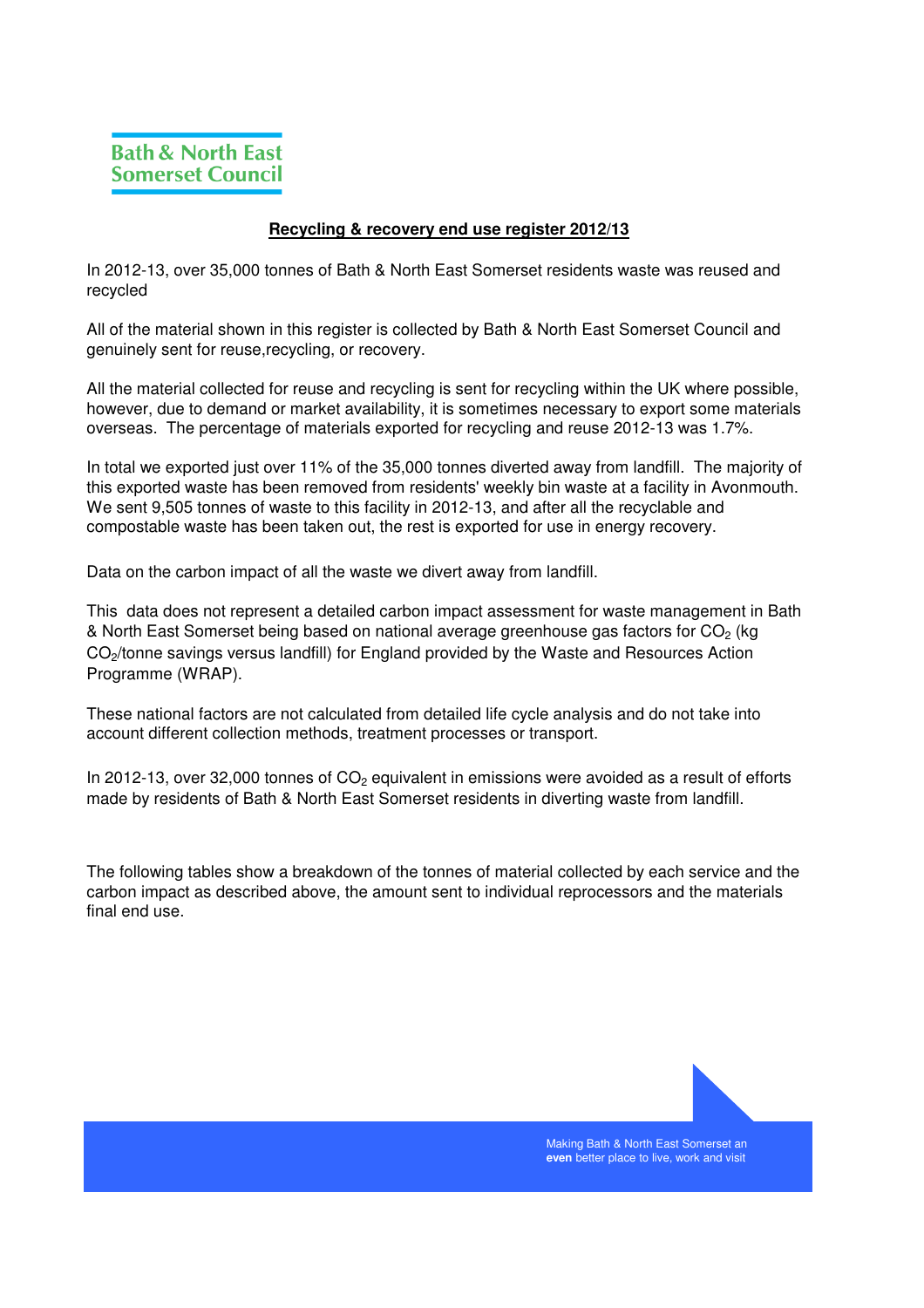|  | NB. The following represents only the Household Waste (also including C&D waste) diverted from landfill in Bath & North East Somerset |  |  |  |
|--|---------------------------------------------------------------------------------------------------------------------------------------|--|--|--|
|--|---------------------------------------------------------------------------------------------------------------------------------------|--|--|--|

| <b>KERBSIDE</b><br><b>COLLECTIONS</b> | <b>RECYCLED</b><br>(TONNES) | <b>ENERGY</b><br>RECOVERY<br>(TONNES)        | <b>REUSED</b><br>(TONNES) | <b>CARBON SAVED</b><br>(TONNES CO2<br><b>EQUIVALENT)</b>             | <b>COLLECTION</b><br><b>CONTRACTOR</b> | <b>REPROCESSOR</b>                                                            | <b>EXPORTED</b><br>(TONNES) | <b>END USE</b>                                                                                                                                                                                                        |
|---------------------------------------|-----------------------------|----------------------------------------------|---------------------------|----------------------------------------------------------------------|----------------------------------------|-------------------------------------------------------------------------------|-----------------------------|-----------------------------------------------------------------------------------------------------------------------------------------------------------------------------------------------------------------------|
|                                       |                             |                                              |                           |                                                                      |                                        |                                                                               |                             |                                                                                                                                                                                                                       |
| <b>Aluminium Foil</b>                 | 6.15                        | 0.00<br>0.00                                 | 0.00<br>0.00              | 56.99                                                                | May Gurney Ltd.                        | Novelis UK Ltd., Warrington                                                   | 0.00                        | Remelted for production of new<br>aluminium cans                                                                                                                                                                      |
| <b>Aluminium Cans</b>                 | 103.88                      |                                              |                           | 962.61                                                               | May Gurney Ltd.                        | Novelis UK Ltd., Warrington<br>Tata Steel, Port Talbot Works,                 | 0.00                        |                                                                                                                                                                                                                       |
| <b>Steel Cans</b>                     | 460.56                      | 0.00                                         | 0.00                      | 828.64                                                               | May Gurney Ltd.                        | South Wales                                                                   | 460.56                      | Used in new steel products                                                                                                                                                                                            |
| <b>Car Batteries</b>                  | 9.64                        | 0.00                                         | 0.00                      | 5.43                                                                 | May Gurney Ltd.                        | G&P Batteries, Darlaston,<br><b>West Midlands</b>                             | 0.00                        | Separated into fractions and<br>reprocessed into new batteries or<br>reused as raw materials ie. Scrap<br>metal and plastic                                                                                           |
| Cardboard                             | 2,415.71                    | 0.00                                         | 0.00                      | 2160.13                                                              | May Gurney Ltd.                        | <b>DS Smith Recycling (formerly</b><br>Severnside Recycling Ltd),<br>Keynsham | 0.00                        | Reprocessed into new cardboard                                                                                                                                                                                        |
| <b>Clothing &amp; Footwear</b>        | 113.25                      | 0.00                                         | 0.00                      | 229.67                                                               | May Gurney Ltd.                        | Wilcox Textile Recycling,<br>Bilston                                          | 101.93                      | Exported to Africa, Eastern Europe<br>and Indian sub-continent                                                                                                                                                        |
| <b>Engine Oil</b>                     | 4.96                        | 0.00                                         | 0.00                      | 3.6                                                                  | May Gurney Ltd.                        | Eco-Oil Ltd, Avonmouth                                                        | 0.00                        | Reprocessed into low -grade fuel oil<br>for asphalt plants and generators                                                                                                                                             |
| <b>Food Waste</b>                     | 3,901.64                    | 0.00                                         | 0.00                      | 1908.97                                                              | May Gurney Ltd.                        | New Earth Solutions,<br>Sharpness Docks,<br>Gloucestershire                   | 0.00                        | Reprocessed into usuable compost, &<br>for agricultural use                                                                                                                                                           |
| <b>Fridges &amp; Freezers</b>         | 13.92                       | 0.00                                         | 0.00                      | 9.13                                                                 | Bath & North East Somerset<br>Council  | CA Recycling, Newport                                                         | 0.00                        | Degassed and broken up into separate<br>components for recycling                                                                                                                                                      |
|                                       | 3,116.28                    | 0.00                                         | 0.00                      | 846.07                                                               |                                        | Bracken Down Ltd. On farm<br>composting at Green Ore                          | 0.00                        | Composted for agricultural use on site                                                                                                                                                                                |
| <b>Garden Waste</b>                   | 3,057.92                    | 0.00                                         | 0.00                      | 830.23                                                               | Bath & North East Somerset             | Hills Waste Management,<br>Calne, Wiltshire                                   | 0.00                        |                                                                                                                                                                                                                       |
|                                       | 283.10                      | 0.00                                         | 0.00                      | 76.86                                                                | Council                                | Viridor Waste Ltd.<br>Composting facility at Caste<br>Cary                    | 0.00                        | Reprocessed into usuable compost                                                                                                                                                                                      |
| <b>Brown Glass</b>                    |                             | Combined with the Green glass                |                           | 0                                                                    |                                        |                                                                               | 0.00                        |                                                                                                                                                                                                                       |
| <b>Clear Glass</b>                    | 792.20                      | 0.00                                         | 0.00                      | 310.54                                                               | May Gurney Ltd.                        | O-I Manufacturing UK.,                                                        | 0.00                        | Reprocessed into new bottles and jars                                                                                                                                                                                 |
| Green Glass                           | 3,608.13                    | 0.00                                         | 0.00                      | 1414.39                                                              |                                        | Harlow.                                                                       | 0.00                        |                                                                                                                                                                                                                       |
| <b>Mixed Glass</b>                    | 0.00                        | 0.00                                         | 0.00                      | 0                                                                    |                                        |                                                                               | 0.00                        |                                                                                                                                                                                                                       |
| <b>Household Batteries</b>            | 9.88                        | 0.00                                         | 0.00                      | 35.07                                                                | May Gurney Ltd.                        | G&P Batteries, Darlaston,<br><b>West Midlands</b>                             | 0.00                        | Separated into fractions and<br>reprocessed into new batteries or<br>reused as raw materials ie. Scrap<br>metal and plastic                                                                                           |
| <b>Paper/Mixed paper</b>              | 5,158.47                    | 0.00                                         | 0.00                      | 4181.01                                                              | May Gurney Ltd.                        | Aylesford Newsprint Ltd. Kent                                                 | 0.00                        | Reprocessed into 100% recycled<br>paper for newsprint                                                                                                                                                                 |
| <b>Mixed Plastics</b>                 | 1,251.26                    | 0.00                                         | 0.00                      | 1520.31                                                              | May Gurney Ltd.                        | Eco Plastics Ltd, Lincolnshire                                                | 0.00                        | Sorted, graded and shredded.<br>Recycled into new plastic items<br>including pipes, films, compost bins<br>and fleece jackets                                                                                         |
| <b>Mobile Phones</b>                  | 0.00                        | 0.00                                         | 0.00                      | $\pmb{0}$                                                            | May Gurney Ltd.                        | Greensource Solutions,<br><b>Bristol</b>                                      | 0.00                        | Reused and recycled by Fonebank                                                                                                                                                                                       |
| <b>Toner Cartridges</b>               |                             |                                              |                           | $\mathbf 0$                                                          | May Gurney Ltd.                        | Greensource Solutions,<br><b>Bristol</b>                                      | 0.00                        | Re-filled and re-used, or recycled.                                                                                                                                                                                   |
| <b>Small WEEE</b>                     | 5.88                        | 0.00                                         | 0.00                      | 5.22                                                                 | May Gurney Ltd.                        |                                                                               | 0.00                        | Individual components recycled                                                                                                                                                                                        |
| <b>BRING BANKS</b>                    | <b>RECYCLED</b><br>(TONNES) | <b>ENERGY</b><br><b>RECOVERY</b><br>(TONNES) | <b>REUSED</b><br>(TONNES) | <b>CARBON SAVED</b><br>(TONNES CO <sub>2</sub><br><b>EQUIVALENT)</b> | <b>COLLECTION</b><br><b>CONTRACTOR</b> | <b>REPROCESSOR</b>                                                            | <b>EXPORTED</b><br>(TONNES) | <b>END USE</b>                                                                                                                                                                                                        |
| <b>Aluminium Cans</b>                 | 0.00                        | 0.00                                         | 0.00                      | $\pmb{0}$                                                            | May Gurney Ltd.                        | Novelis UK Ltd., Warrington                                                   | 0.00                        | Smelted into aluminium ingots for<br>production of new aluminium cans                                                                                                                                                 |
| <b>Steel Cans</b>                     | 0.00                        | 0.00                                         | 0.00                      | $\mathbf 0$                                                          | May Gurney Ltd.                        | Tata Steel, Port Talbot Works,<br>South Wales                                 | 0.00                        | Used in new steel products                                                                                                                                                                                            |
| Food & drink cartons                  | 4.17                        | 0.00                                         | 0.00                      | $-7.21$                                                              | Recresco Ltd, on behalf of<br>Tetrapak | Lefarge, Sweden                                                               | 4.17                        | Pulped and different materials are<br>seperated. Cardboard used to make<br>new paper/cardboard, plastic and<br>aluminium is used in either furniture or<br>burnt for energy or turned into more<br>aluminium products |
| <b>Brown Glass</b>                    | 0.00                        | 0.00                                         | 0.00                      | $\mathbf 0$                                                          |                                        | O-I Manufacturing UK.,                                                        | 0.00                        |                                                                                                                                                                                                                       |
| <b>Clear Glass</b><br>Green Glass     | 0.00<br>0.00                | 0.00<br>0.00                                 | 0.00<br>0.00              | $\overline{0}$<br>$\overline{0}$                                     | May Gurney Ltd.                        | Harlow, Doncaster or                                                          | 0.00<br>0.00                | Reprocessed into new bottles and jars                                                                                                                                                                                 |
| <b>Mixed Glass</b>                    | 0.00                        | 0.00                                         | 0.00                      | $\overline{0}$                                                       |                                        | Knottingley                                                                   | 0.00                        |                                                                                                                                                                                                                       |
|                                       |                             |                                              |                           |                                                                      |                                        |                                                                               |                             | Reprocessed into 100% recycled                                                                                                                                                                                        |
| Paper                                 | 0.00                        | 0.00                                         | 0.00                      | $\mathbf 0$                                                          | May Gurney Ltd.                        | Aylesford Newsprint Ltd. Kent                                                 | 0.00                        | paper for newsprint                                                                                                                                                                                                   |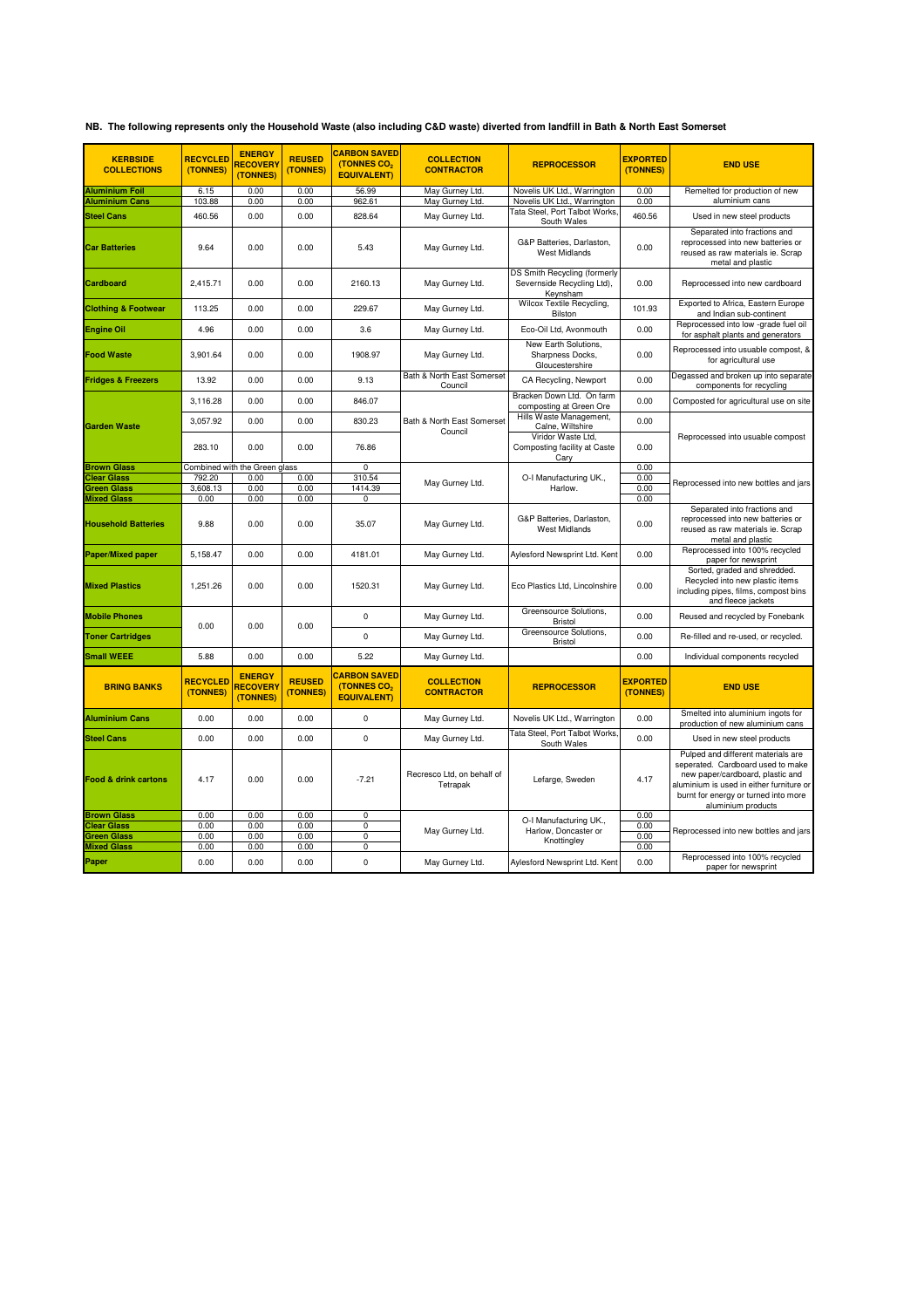| <b>RECYCLING CENTRES</b>                       | <b>RECYCLED</b><br>(TONNES) | <b>ENERGY</b><br><b>RECOVERY</b><br>(TONNES) | <b>REUSED</b><br>(TONNES) | <b>CARBON SAVED</b><br>(TONNES CO2<br><b>EQUIVALENT)</b> | <b>COLLECTION</b><br><b>CONTRACTOR</b>                  | <b>REPROCESSOR</b>                                                     | <b>EXPORTED</b><br>(TONNES) | <b>END USE</b>                                                                                                                                                                                                        |
|------------------------------------------------|-----------------------------|----------------------------------------------|---------------------------|----------------------------------------------------------|---------------------------------------------------------|------------------------------------------------------------------------|-----------------------------|-----------------------------------------------------------------------------------------------------------------------------------------------------------------------------------------------------------------------|
| <b>Bicycles</b>                                | 0.00                        | 0.00                                         | 2.74                      | $\overline{0}$                                           |                                                         | Jole Rider, local charity                                              | 0.00                        | Reconditioned for reuse                                                                                                                                                                                               |
| Bric-a-brac                                    | 0.00                        | 0.00                                         | 0.00                      | 0                                                        |                                                         | Shaw Trust, local charity                                              | 0.00                        | Sold on for reuse                                                                                                                                                                                                     |
| Books                                          | 0.00                        | 0.00                                         | 18.60                     | $\overline{0}$                                           |                                                         | <b>British Heart Foundation</b>                                        | 0.00                        | Sold on in shops for reuse                                                                                                                                                                                            |
| <b>Aluminium Cans</b>                          | 12.49                       | 0.00                                         | 0.00                      | 115.7                                                    | May Gurney Ltd.                                         | Novelis UK Ltd., Warrington<br>Tata Steel, Port Talbot Works.          | 0.00                        | Smelted into aluminium ingots for<br>production of new aluminium cans                                                                                                                                                 |
| <b>Steel Cans</b>                              | 40.38                       | 0.00                                         | 0.00                      | 72.65                                                    | May Gurney Ltd.                                         | South Wales                                                            | 0.00                        | Used in new steel products                                                                                                                                                                                            |
| <b>Car Batteries</b>                           | 19.46                       | 0.00                                         | 0.00                      | 10.96                                                    | Sims Metals, Avonmouth                                  |                                                                        | 0.00                        | Separated into fractions and<br>reprocessed into new batteries or<br>reused as raw materials ie. Scrap<br>metal and plastic                                                                                           |
| Cardboard                                      | 190.97                      | 0.00                                         | 0.00                      | 107.52                                                   | Bath & North East Somerset<br>Council & May Gurney Ltd. | DS Smith Recycling (formerly<br>Severnside Recycling Ltd),<br>Keynsham | 0.00                        | Reprocessed into new cardboard                                                                                                                                                                                        |
| Cardboard                                      | 497.52                      | 0.00                                         | 0.00                      | 950.26                                                   | JW Waste Disposal                                       | DS Smith, Watchet,<br>Somerset, TA23 0AY                               | 0.00                        | Reprocessed into new cardboard                                                                                                                                                                                        |
| Clothing                                       | 0.00                        | 0.00                                         | 163.09                    | 976.42                                                   | May Gurney Ltd.                                         | Wilcox Textile Recycling,<br>Bilston                                   | 146.78                      | Exported to Africa, Eastern Europe<br>and Indian sub-continent                                                                                                                                                        |
| Footwear                                       | 0.00                        | 0.00                                         | 23.48                     | 0                                                        | European Recycling Company,                             |                                                                        | 23.48                       | Exported to developing countries for<br>reuse.                                                                                                                                                                        |
| Engine Oil                                     | 18.25                       | 0.00                                         | 0.00                      | 13.23                                                    |                                                         | West Oils Environmental, Gloucester                                    | 0.00                        | Reprocessed into low -grade fuel oil<br>for asphalt plants and generators                                                                                                                                             |
| <b>Fluorescent Tubes</b>                       | 2.69                        | 0.00                                         | 0.00                      | 0                                                        |                                                         | Mercury Recycling Ltd, Manchester                                      | 0.00                        | Seperated into component fractions<br>and recycled                                                                                                                                                                    |
| <b>Food &amp; drink cartons</b>                | 0.54                        | 0.00                                         | 0.00                      | $-0.93$                                                  | Recresco Ltd, on behalf of<br>Tetrapak                  | Lefarge, Sweden                                                        | 0.54                        | Pulped and different materials are<br>seperated. Cardboard used to make<br>new paper/cardboard, plastic and<br>aluminium is used in either furniture or<br>burnt for energy or turned into more<br>aluminium products |
| <b>Fridges &amp; Freezers</b>                  | 161.48                      | 0.00                                         | 0.00                      | 105.93                                                   |                                                         | CA Recycling, Newport                                                  | 0.00                        | Degassed and broken up into separate<br>components for recycling                                                                                                                                                      |
| <b>Furniture</b>                               | 0.00                        | 0.00                                         | 1.50                      | 1.38                                                     | Bath & North East Somerset<br>Council                   | Bath & North East Somerset<br>Council                                  | 0.00                        | Sold on for reuse at low prices to<br>people on low incomes                                                                                                                                                           |
|                                                | 1,774.78                    | 0.00                                         | 0.00                      | 481.85                                                   |                                                         | Bracken Down Ltd. On farm<br>composting at Green Ore                   | 0.00                        | Composted for agricultural use on site                                                                                                                                                                                |
| <b>Garden Waste</b>                            | 1,301.46                    | 0.00                                         | 0.00                      | 353.35                                                   | Bath & North East Somerset<br>Council<br>Cary           | Viridor Waste Ltd,<br>Composting facility at Caste                     | 0.00                        | Reprocessed into usuable compost                                                                                                                                                                                      |
|                                                | 1,733.82                    | 0.00                                         | 0.00                      | 470.73                                                   |                                                         | Hills Waste Management,<br>Calne, Wiltshire                            | 0.00                        |                                                                                                                                                                                                                       |
| <b>Gas bottles</b>                             | 0.00                        | 0.00                                         | 5.08                      | 0                                                        | Viridor Waste Ltd, Castle Cary                          |                                                                        | 0.00                        | Reuse if returnable otherwise<br>materials are recycled                                                                                                                                                               |
|                                                | 0.00                        | 0.00                                         | 0.38                      | 0                                                        | Bale Group Ltd, Honiton                                 |                                                                        |                             | Reuse if returnable otherwise<br>materials are recycled                                                                                                                                                               |
| <b>Mixed Glass</b>                             | 195.84                      | 0.00                                         | 0.00                      | 45.71                                                    | May Gurney Ltd.                                         | O-I Manufacturing UK.,<br>Harlow, Doncaster or<br>Knottingley          | 0.00                        | Reprocessed into new bottles and jars                                                                                                                                                                                 |
| <b>Electricals - White</b>                     | 71.09                       | 0.00                                         | 0.00                      | 89.98                                                    | SIMS Metals, Newport                                    | Valpack, Warwickshire                                                  | 0.00                        | Broken down into separate<br>components for recycling                                                                                                                                                                 |
| goods                                          | 73.96                       | 0.00                                         | 0.00                      | 93.61                                                    | SIMS Metals, Newport                                    | Valpack, Warwickshire                                                  | 0.00                        | Broken down into separate<br>components for recycling                                                                                                                                                                 |
| Electricals - Small mixed<br>goods             | 488.16                      | 0.00                                         | 0.00                      | 723.26                                                   | SIMS Metals, Newport                                    | Valpack, Warwickshire                                                  | 0.00                        | Broken down into separate<br>components for recycling                                                                                                                                                                 |
| Paper                                          | 366.31                      | 0.00                                         | 0.00                      | 296.9                                                    | May Gurney Ltd.                                         | Aylesford Newsprint Ltd. Kent                                          | 0.00                        | Reprocessed into 100% recycled<br>paper for newsprint                                                                                                                                                                 |
| Plasterboard / Gypsum<br><b>based products</b> | 293.63                      | 0.00                                         | 0.00                      | 40.77                                                    | Wiltshire Waste (Recycling) Ltd, Devizes, Wilts         |                                                                        | 0.00                        | Shredded and either sent for use in<br>either manufacture of new<br>plasterboard or cement                                                                                                                            |
| <b>Mixed Plastics</b>                          | 26.85                       | 0.00                                         | 0.00                      | 32.62                                                    | May Gurney Ltd.                                         | Eco Plastics Ltd, Lincolnshire                                         |                             | Sorted, graded and shredded.                                                                                                                                                                                          |
| Rubble                                         | 5,035.87                    | 0.00                                         | 0.00                      | 45.22                                                    | Bath & North East Somerset<br>Council                   | MJ Church Plant, Star Farm,<br>Marshfield                              | 0.00                        | Screen and crushed to for resale as<br>aggregrates                                                                                                                                                                    |
| <b>Scrap Metal</b>                             | 1,022.79                    | 0.00                                         | 0.00                      | 2289.91                                                  |                                                         | Sims Metals, Avonmouth                                                 | 0.00                        | Seperated by metal type and recycled                                                                                                                                                                                  |
| <b>TV's &amp; Monitors</b>                     | 328.75                      | 0.00                                         | 0.00                      | 0                                                        | <b>SIMS Metals, Newport</b>                             | Valpack, Warwickshire                                                  | 0.00                        | Broken down into separate<br>components for recycling                                                                                                                                                                 |
| Tyres                                          | 44.99                       | 0.00                                         | 0.00                      | 85.93                                                    | RJ Kings, Farrington Gurney                             | Western Tyres, Avonmouth                                               | 0.00                        | Shredded and used to make new<br>rubber products such as new tyres and<br>running tracks                                                                                                                              |
| Vegetable Oil                                  | 4.64                        | 0.00                                         | 0.00                      | 0                                                        |                                                         | C&D Oils Ltd, Newport                                                  | 0.00                        | Reprocessed into Biodiesel and<br>lubricants                                                                                                                                                                          |
| <b>Nood</b>                                    | 3,574.17                    | 0.00                                         | 0.00                      | 4560.52                                                  | Bath & North East Somerset<br>Council                   | Viridor Waste Ltd, Filton<br><b>Transfer Station, Bristol</b>          | 0.00                        | Chipped for reuse in new products                                                                                                                                                                                     |